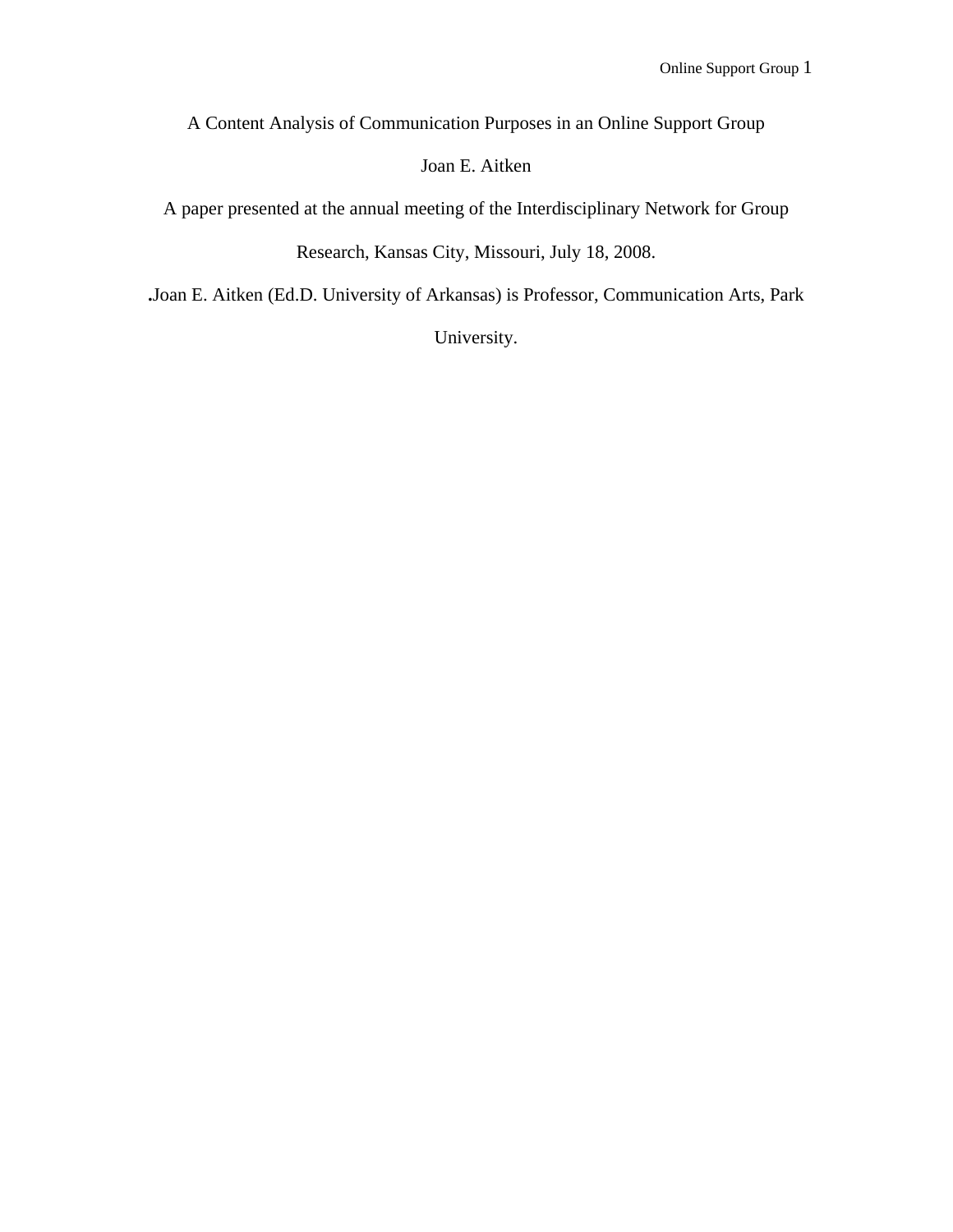### Abstract

The purpose of this article is to analyze parental use of an online support group about their children with disabilities. A content analysis was conducted of 1718 emails from an listserv support group for parents of children who have been diagnosed as eligible for special education services. Key topics included the following: How to deal with professionals (e.g., teachers, physicians), family, testing and diagnosis of disability, communicating with educators and the school context, Individualized Education Program (IEP) team meetings and reports, and family dynamics. The findings suggest that parents use the group for the following purposes: (a) expressive story-telling, (b) seeking and giving advice, (c) seeking or offering validation or encouragement, (d) seeking or providing information, (e) seeking or suggesting resources, and (f) sharing celebrations and telling success stories for hope.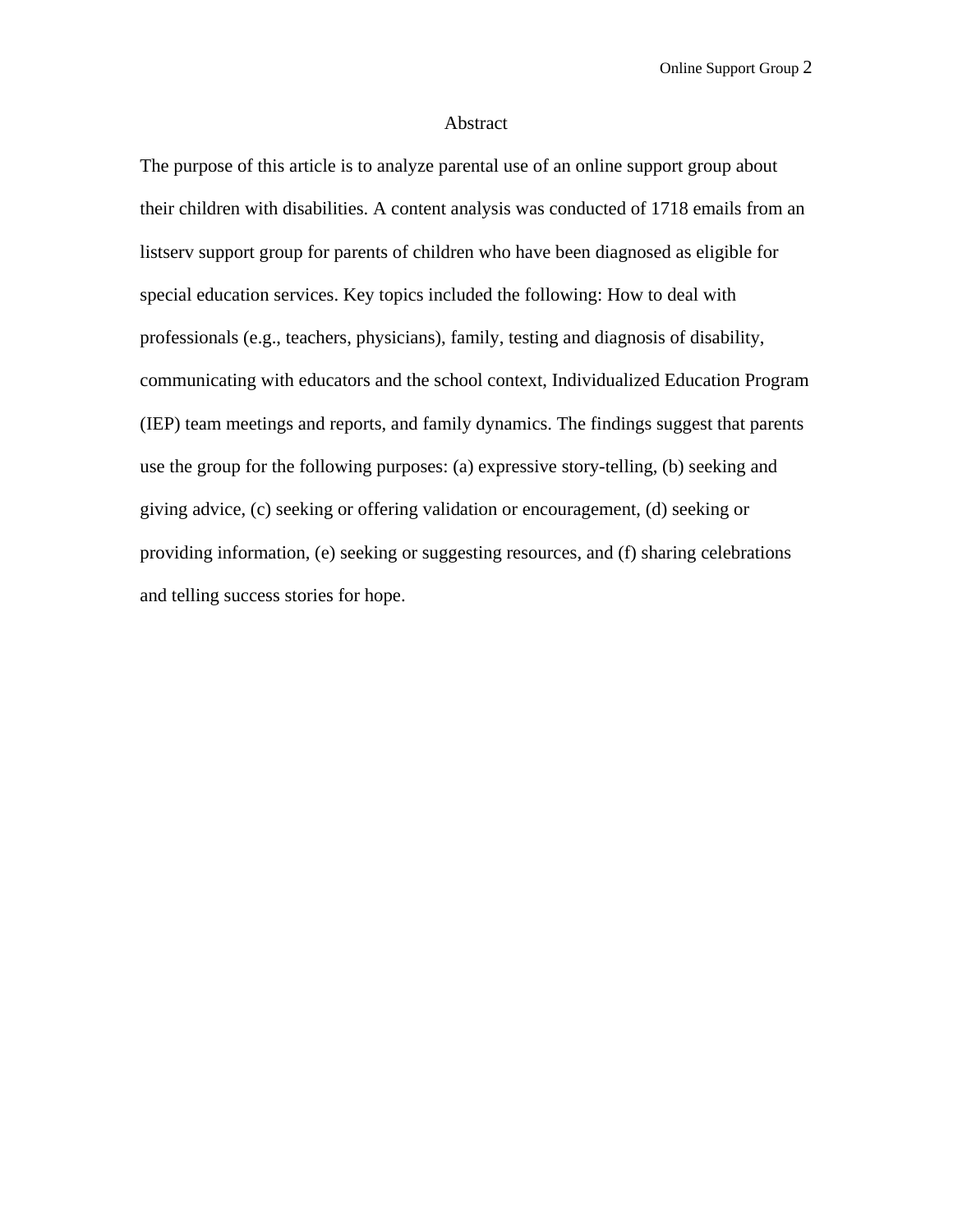A Content Analysis of Communication Purposes in an Online Support Group

Access to private opinions about children is a difficult area to research. With the advent of online discussion groups, however, many parents are willing to disclose information about their ideas and feelings about their children. This online phenomenon provides research information in multiple ways. First, one can analyze the overall functions of the online discussion support group. Second, one can analyze what individual group members have to say about their communication with educators about their children with special needs.

The purpose of this article is to examine the nature of parental concerns about communication skill development of their school-age children who qualify for special education services. First, by examining the group's communication functions, the educator can better understand the needs of parents who have children diagnosed eligible for special education services. Second, teachers may gain insights into more effective instruction for children with developmental disabilities. For the purpose of this research, a content analysis was used to consider parental concerns in communicating with and about their children with educators. Two areas of expressed concern were those of family talk and family conflict related to their children with disabilities.

*The nature of online support groups.* With the advent of electronic listservs and the Internet, opportunities for support and information-sharing have increased through the use of online communities (Shedletsky  $\&$  Aitken, 2004). These groups are available on a range of topics, which can bring together people from diverse locations. Online support groups have provided a new area of research interest. Royal (2005), for example, analyzed research about the Internet and women. There seemed to be equal access, but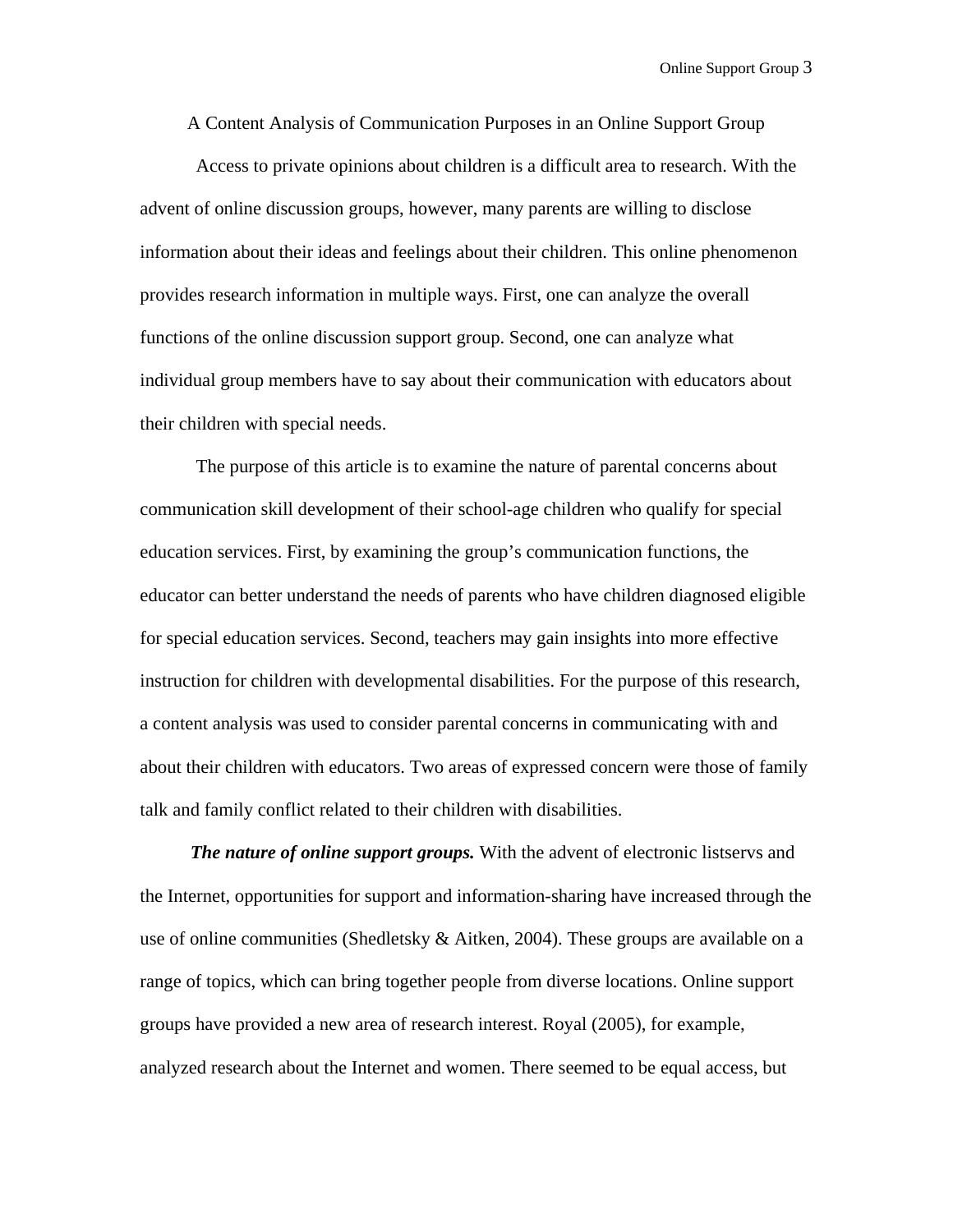less comfortable participation by women and a less welcoming context for women. Ye (2006) found that international students in an online support group received more information and felt less stress. Kuster (2007) also found information value in online groups, including the fact that support groups can provide information through Internet links. There is some question about the reasons people select an online discussion group instead of a face-to-face group. These reasons may include frequency of interaction, availability, a sense of anonymity, convenience, and the lack of pressure to talk in a group. Mesch (2006), for example, suggested that people with low self-esteem were more likely to be frequent Internet users.

These groups provide opportunities for learning and empathy for people who share interests or concerns. There are numerous online groups specifically for people with interests in or concerns about children with disabilities. An updated version of the ERIC Clearinghouse on Disabilities and Gifted Education list includes 55 different online discussion groups on the topic of learning disabilities and special education (http://www.hoagiesgifted.org/eric/ld-sped.html). The value of online support groups can be as important to the members as a face-to-face support groups are to their members (Turner, Grube, & Meyers, 2001). Further, the sense of anonymity in the nature of online interaction may actually increase the quality and depth of member responses through personal disclosure, reciprocity, and personal acceptance (VanLear, Sheehan, Withers & Walker, 2005).

*Creating narratives.* Narratives were an essential component of the discussion in this support group.Story-telling is a crucial communication skill, which requires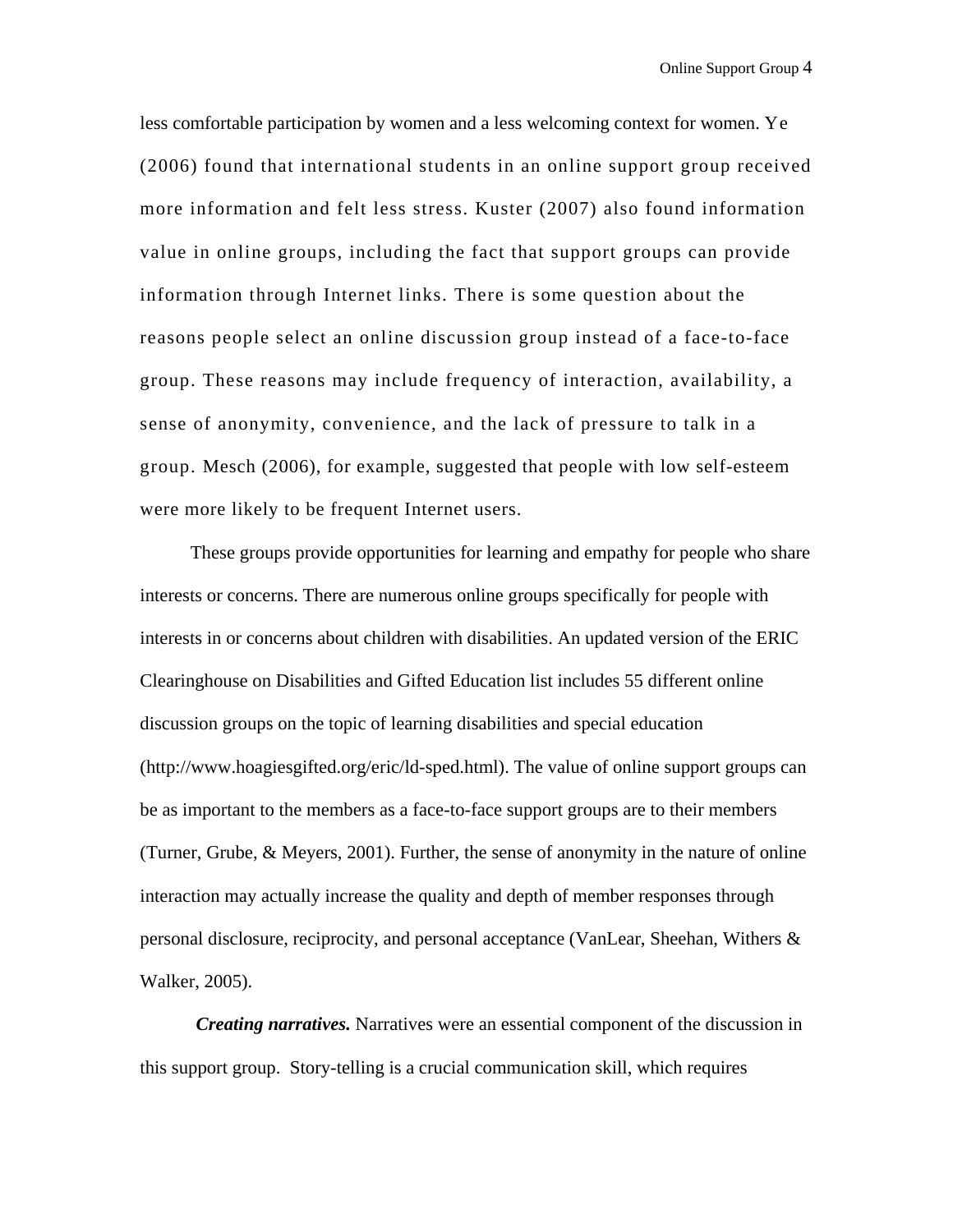cognitive, knowledge, and language skills (Soto & Harmann, 2006). Communication scholars, educators, and psychologists have examined the purpose and effects of storytelling in many contexts. For example, story-telling helps people to make sense of their experiences through interpretative processing, particularly when using reflection about difficult experiences (Bochner, Ellis, & Tillmann-Healy, 1997; Koenig Kellas & Trees, 2006). Self-disclosure about difficult situations can have positive effects on an individual's well-being (Clark, 1993; Pennebaker, 2003). Thus, story-telling can be viewed as important for personal and therapeutic reasons in multiple contexts. Genereaux and McKeough (2007) contended that narratives are crucial in meaning-making and social-psychological understanding.

Black (2008) suggested that people in groups mediate differences based on their dialogic interactions, which can be particularly important in an online group. Koenig Kellas and Trees (2006) observed that families used joint-narratives to make collaborative sense of experiences. Kyratzis (2005) suggested that story-telling is a primary way that families convey values and culture to their children. Family stories tend to be highly personal (Sherman, 1990) To some extent, the online discussion support group provides the same possibility of making sense of difficulties with children, schools, family members, and professionals through shared story-telling.

Mroz and Letts (2008) suggested that families with children who qualify for special education services face complex challenges, which include difficulties in diagnosis and variations on the kinds of services and supports received.

## *Method*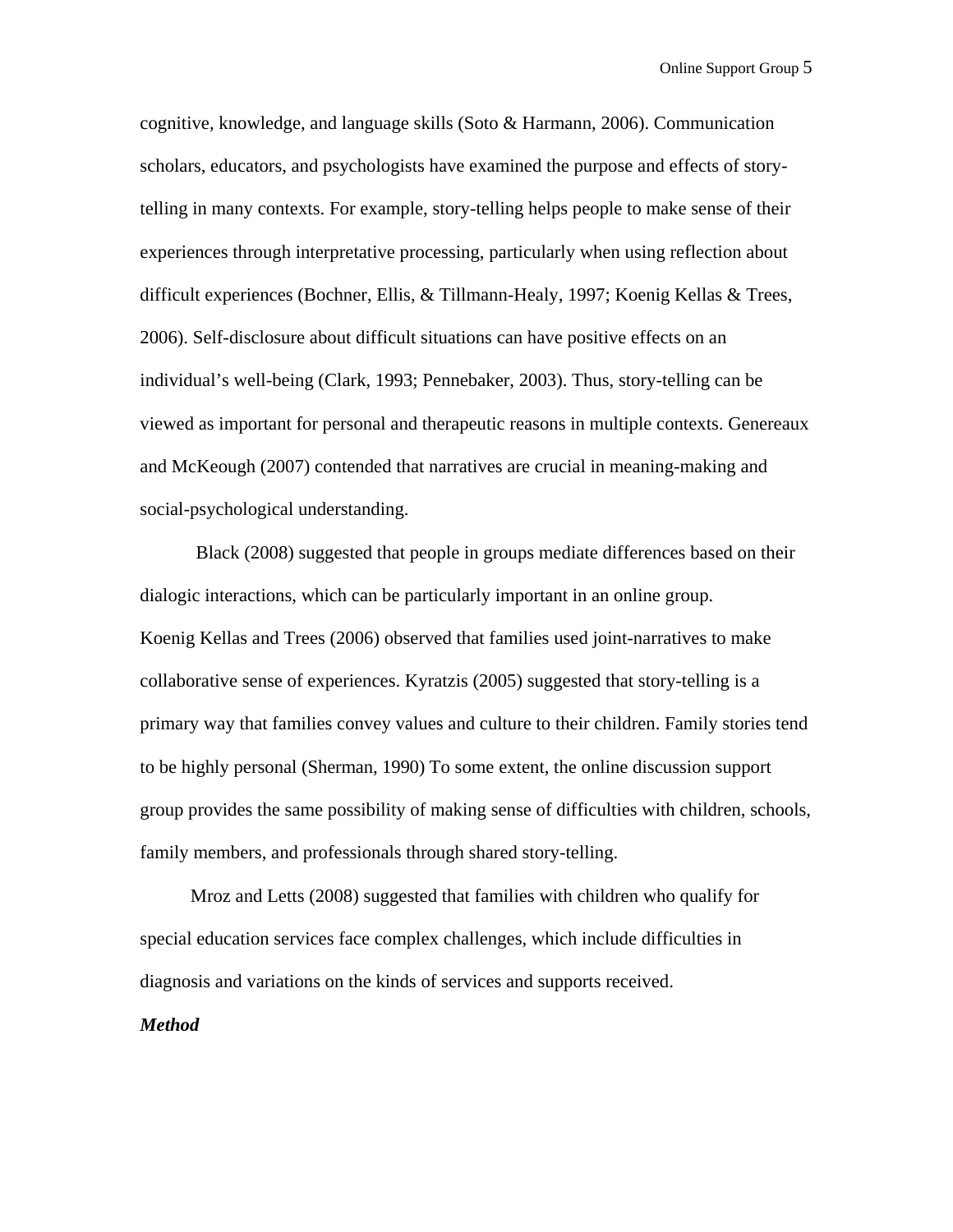This research analyzed public archives of an online support group for parents of children with exceptionalities. The online discussion group was selected for study because of the support group's focus, the large number of active parent participants, and diverse concerns. A content analysis was conducted on 1718 emails from this online discussion group of parents of children diagnosed with disabilities. Their children included young children through adults.

*Participants.* The group is an open forum for parents to discuss their children who have exceptionalities. The discussion includes conversation about school services, working with teachers, seeking correct diagnoses, interventions that work, parenting methods, sources of information and support, and health and nutrition concerns. The discussion group is open to anyone who has a connection to a child with disabilities, such as a parent or teacher. Among those who post, there are parents, teachers, and professionals, females and males, adult through retirement age, and members who live in the United States and other English-speaking countries. Nearly all the people who post to the discussion are mothers—many single mothers--of children with disabilities who live in the United States. Given the societal trend of the mother having major responsibility for parenting, the predominance of women in the group appears appropriate. More than 70 people posted during the period studied. Nearly all parents reside in the United States. In some situations the child has undiagnosed exceptionalities.

*Data analysis.* The postings were categorized according to parental comments about communication. Concern for a topic was analyzed according to the nature of the content and the number of words posted about the subject. Postings with a large number of words suggested high concern, with the interpretation that the more parents discussed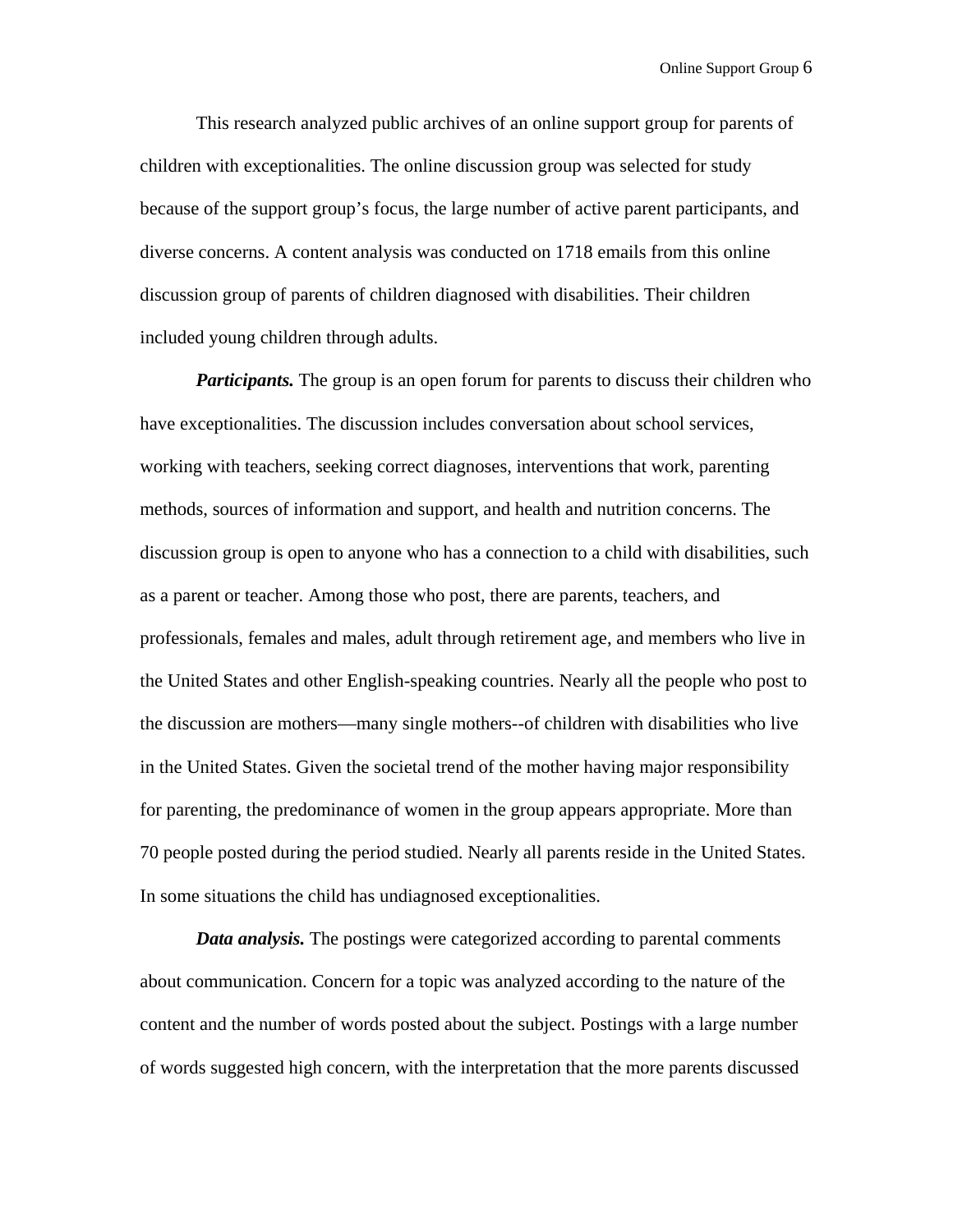the topic, the most concern they felt toward the topic. Non-duplicated content revealed more than 300,000 words in the emails analyzed. The content was then categorized so that the number of words could be used to determine the percentage of discussion about each communication topics.

In cluster criticism (Burke, 1966), the analyst actually counts individual words used in communication. The analyst can examine the *frequency, intensity, and clustering* of certain words. By looking at the frequency of word use, the communicator gives a clue to what is most important. If you look at the manuscript of a speech for example, you can easily count words and determine the important concepts based on the sheer number of times certain words are uttered. While that analysis may be more difficult when listening in a normal conversation, the strategy can be adapted to help you figure out *What is going on in the communication event?* In one sense the counting of words gears us into the literal meaning. By discovering the most important words, we can focus so that the myriad of other words does not confuse the literal meaning and we can understand the content.

Here are questions one can ask while listening and interpreting a communication event.

1. Frequency. "What words are used most often?" When one identifies some high frequency words, they can give insight into what the person thinks is most important.

2. Intensity. "What words are used that suggest an intense emotional reaction?" This analysis may help us discover parental concerns. When a parent listens to a teacher's feedback, for example, perhaps the teacher uses the word "stupid," when referring to "stupid mistakes." The word "stupid" is clearly an intense word. The parent may think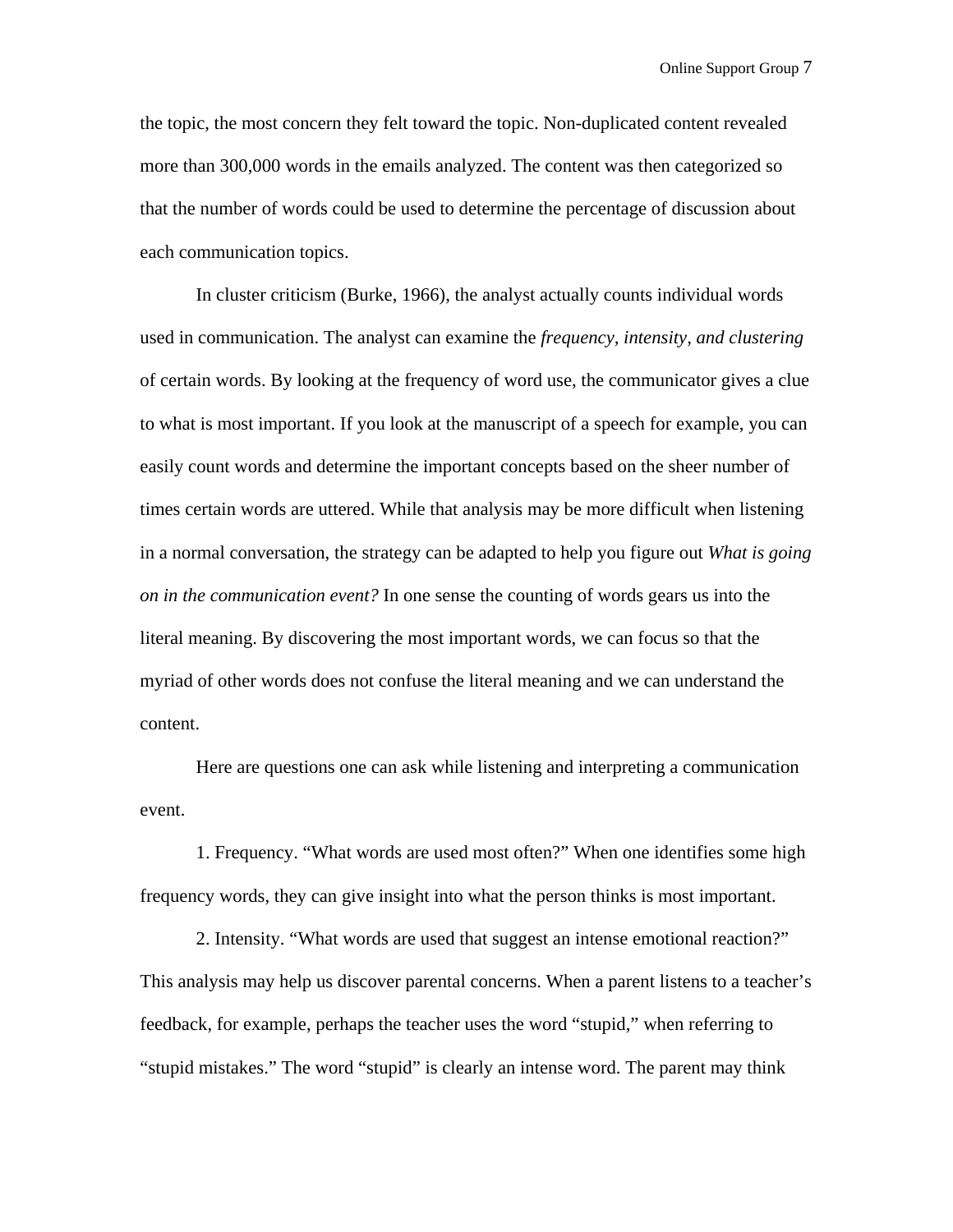about the teacher thinks the child is stupid or wonder how any mistake because of a learning problem could be stupid. While this strong word may prompt a defensive reaction from the parent, if the parent can approach the interaction as an objective analyst—certainly difficult in an emotion-laden situation—the parent may gain meaning by asking about the intense word. For example, "I'm sorry you're upset about my son's work, and I'm trying to understand the problem. What did you say was 'stupid?'" The teacher might respond: "I don't know, these spelling errors are ridiculous." Although a different word is used, "ridiculous" is intense and suggests that the teacher is upset about the student's spelling errors. "What seems easy for some children can be extremely complex for children with developmental delays. Instead of traditional instructional methods for learning spelling, my son may do better when taught through multi-sensory approaches."

3. Clustering. "What words cluster around frequent and intense words?" Perhaps, for example, a parent said about a teacher that she: "ignored important details," "submitted an IEP with terrible errors," "needs to stop being so lazy about accommodations." The intense words of important, terrible, and lazy suggest that nearby words are also important: details, IEP, and accommodations. This kind of analysis may be difficult or even impossible at the time of the communication event, but an analysis of emails can add insights into determining parental concerns.

# *Findings*

General topics of discussion included an array of subjects. Participants discussed personal and academic topics. When talking about academics, for example, parent most frequently talked about reading, writing, and mathematics. In looking for discussion of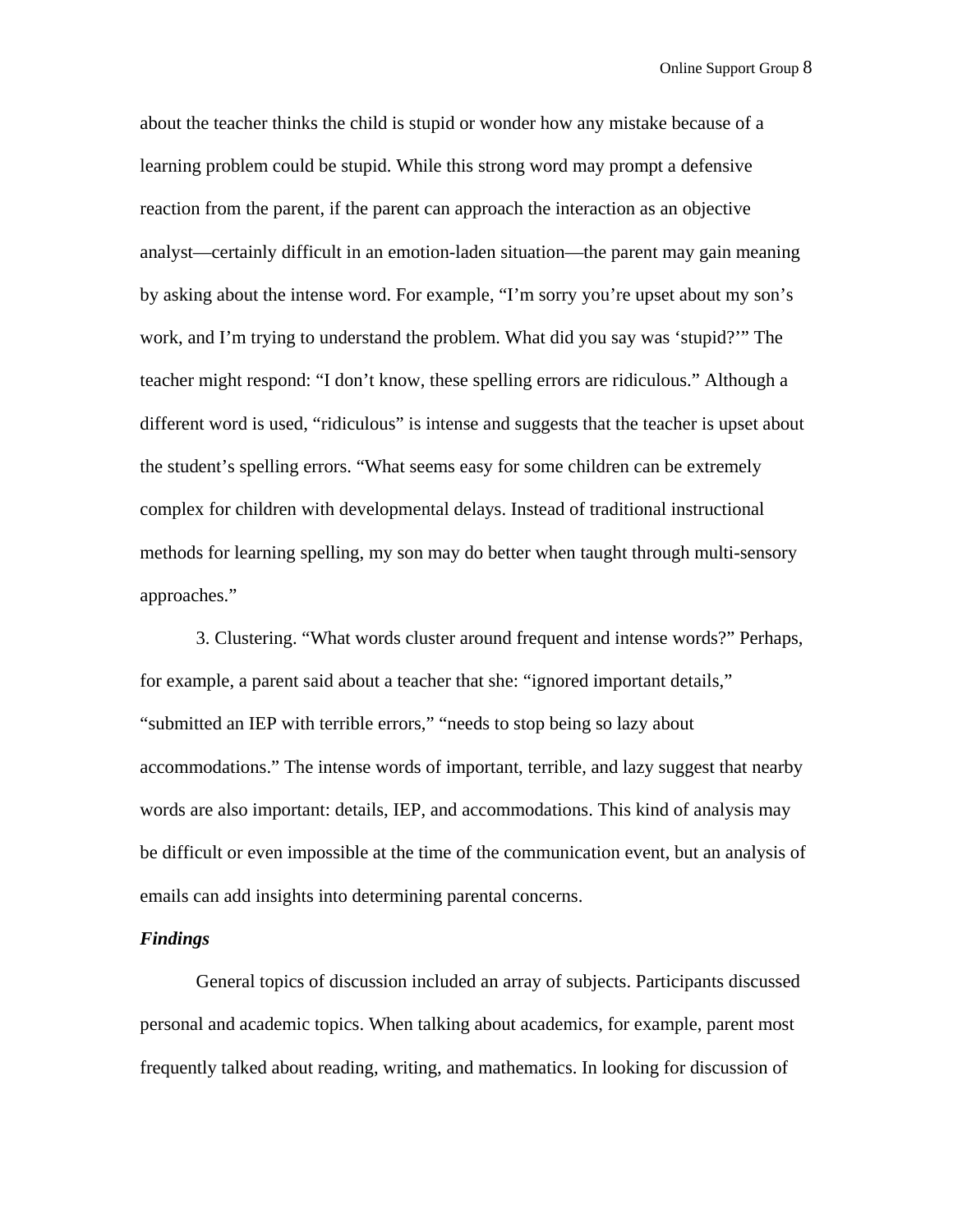research-based interventions to improve communication skills, relatively little discussion took place. Word frequency implies the following topics were of interest to the parents in the discussion group: How to deal with professionals (e.g., teachers, physicians), family, testing and diagnosis of disability, communicating with educators and the school context, Individualized Education Program (IEP) team meetings and reports, and family dynamics. In addition, parents often discussed student motivation, specific instructional strategies, physical activities, finding positive leisure and recreation experiences, advocacy for children with special needs, and communication strategies for working with educators. . Parents often discussed communication related to professionals, schools, and advocacy.

*Dealing with professionals.* A word count showed the term was used 1464 times. Participants discussed advocacy and how to work with professionals to achieve the best for their children. This subject area was a major concern to participants and included ideas about advocacy and law. Parents talk about working with professionals, for example, and how to find professional who can provide diagnosis and treatment help. The professionals of most concern to parents—based on frequency of discussion--include teachers--964, physicians--168, and psychologists—187.

*Testing.* A word count showed the term was used 1403. Participants discussed testing, test meaning, and statistical interpretation, which were important to parents because of the influence on diagnosis, treatment, and intervention.

*School interactions.* These postings focused on the family and child communication with educators, including school administrators and teachers. A word count showed the term school was used 911 times. Although participants discussed home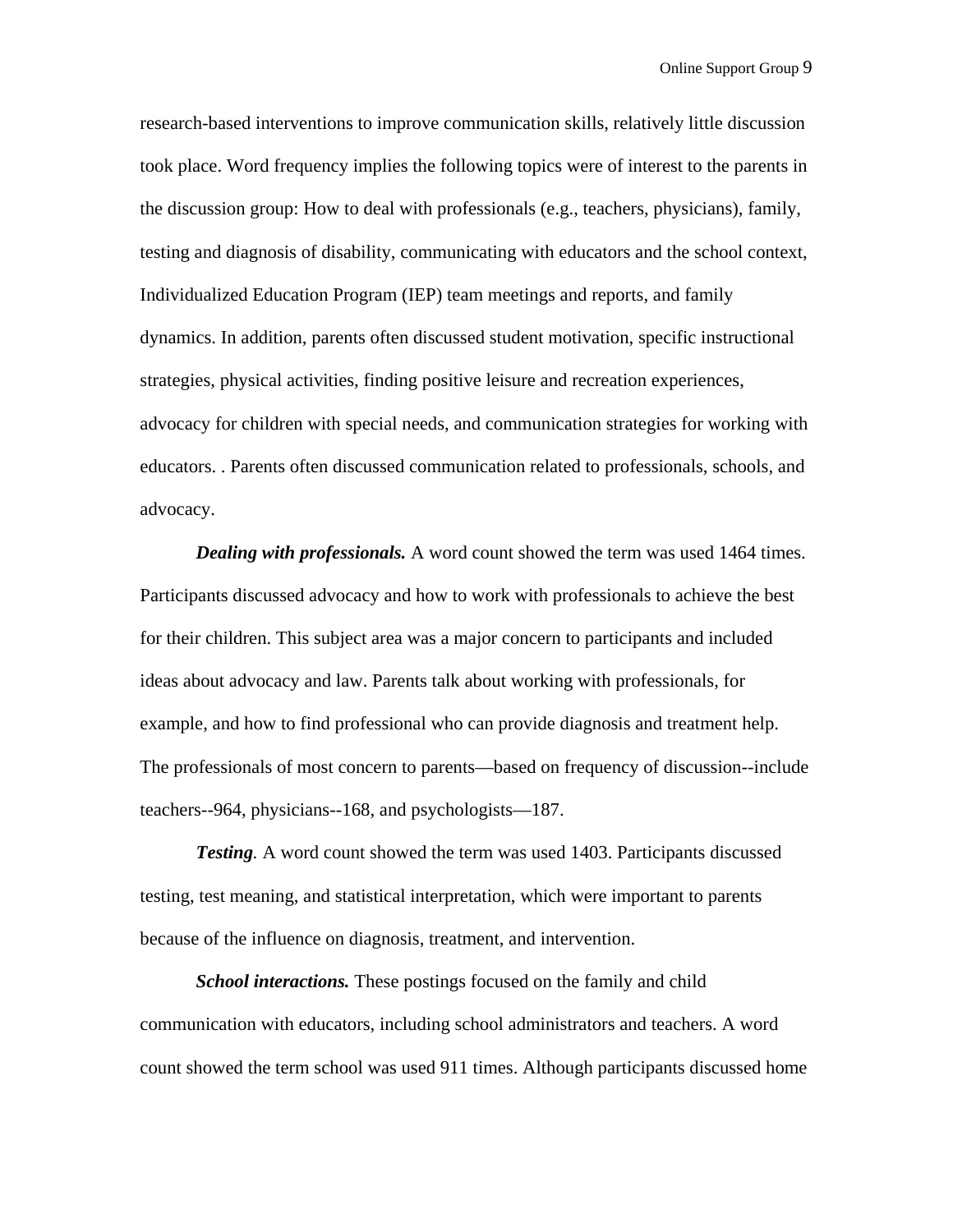and other context, they seemed most concerned about interactions with the school and school professionals (e.g., teacher, principals, superintendents, school counselor). Considerable negative discussion suggested opinions that school is often in a low-trust or adversarial role and the child is often experiencing anxiety over the educational process. Some parents talk about going to home schooling or transferring schools in hopes of finding better solutions for their children. Some parents feel like educators are failing their children, and the parents are responsible for educating their children: "NONE of us should have to do the school's job for them. But sadly, we all have to. And some schools require more work than others." Clearly, school interactions create high stress for many parents and their children.

 *Individualized Education Program (IEP).* These postings focused on how to approach the IEP team meetings for the best results for the child. Postings strictly about test results and diagnosis were excluded from analysis. A word count showed the term IEP was used 425 times. The participants discussed how to obtain an IEP meeting, approach the IEP team, and communicate in the IEP team meeting, for example. *Anxiety.* A word count showed the term was used 371 times. Participants discussed their child's anxiety in home, school, and other contexts. This discussion was considered only when it included a discussion of communication skills or strategies. Group members also discussed the family stresses of families who have children with disabilities. Explanations for the high stress levels included having premature children, divorce, single parenting, an extended family that lacked tolerance regarding the child's disability, the complication of one of the parents having a disability, and health and social problems associated with the child diagnosed with disability.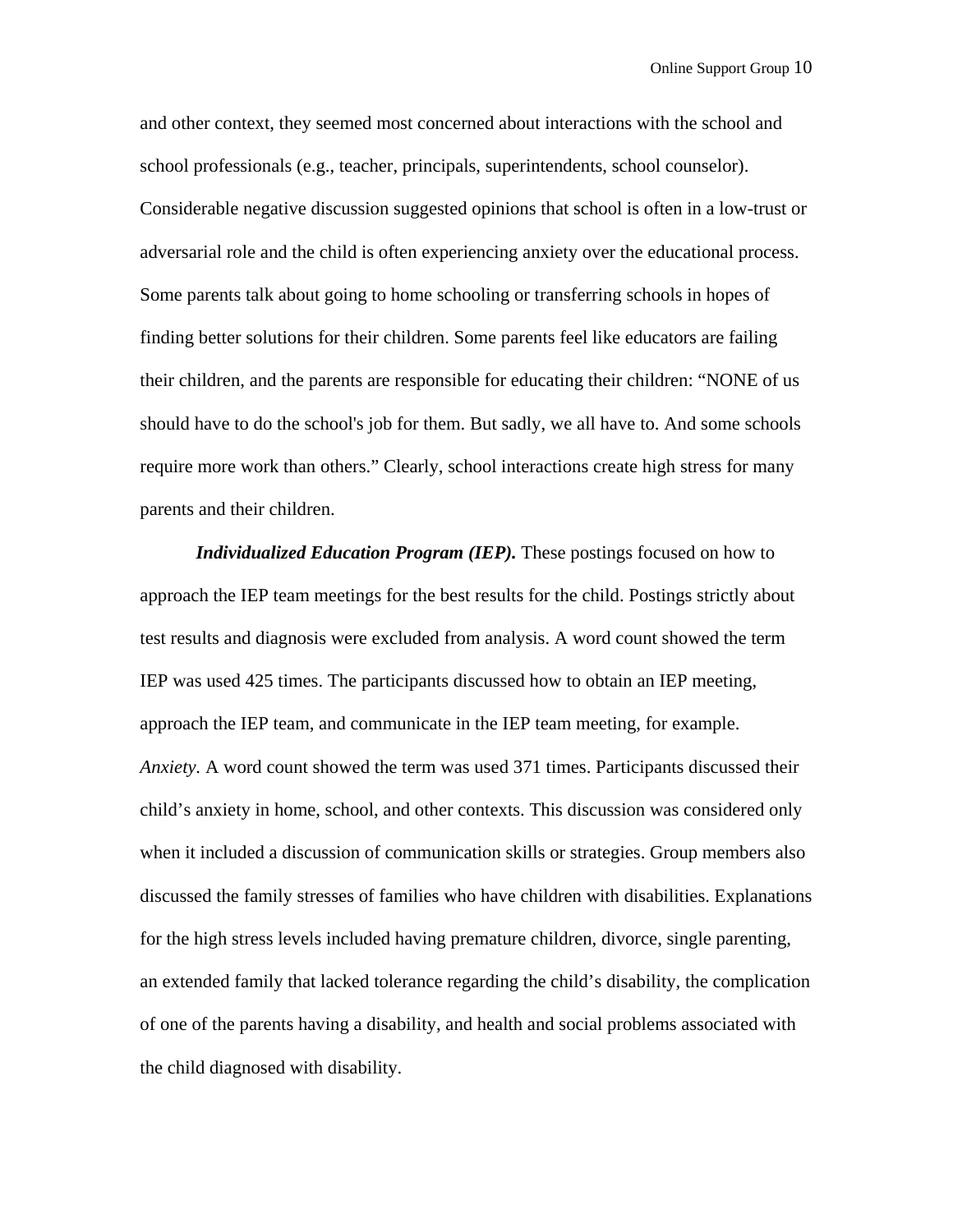*Family.* Postings about the family talked about the effect of the child on family dynamics, denial by family members, the problems of having family members with the same exceptionalities as the child. Many of these families have significant stress caused by dealing with their children's exceptionalities. There were discussion of various parenting skills and strategies. Parents talked about the importance of shaping child behavior while being respectful. There appeared to be many concerns about communicating in a way that does not add pressure to the child.

*Medication.* A word count showed the term was used 302 times. Participants exchanged opinions and information about medications and their effects. Understandably, there were extensive discussions about medication, but the discussion is outside the scope of this study.

*Diagnosis.* A word count showed the term *diagnosis* was used 225 times. Participants discussed the definition of diagnosis of various disabilities. Many parents discussed an array of frustrations, misdiagnosis, conflicting diagnosis, and other struggles during the process of obtaining a diagnosis for their child. As one mother explained, "Well, at the beginning my husband was part of the chorus that told me that our daughter was 'fine.' Yes, I think that he was in denial. Yes, this difference of opinion put LOTS of stress in our marriage." One parent told a story about receiving an extensive diagnosis report from a psychologist. After spending thousands of dollars, the report was full of typing errors which showed that they had just received a report design for another child, with their child's name substituted. The name was not even substituted in all places. While it may be true that their child was similar to some other child psychologist had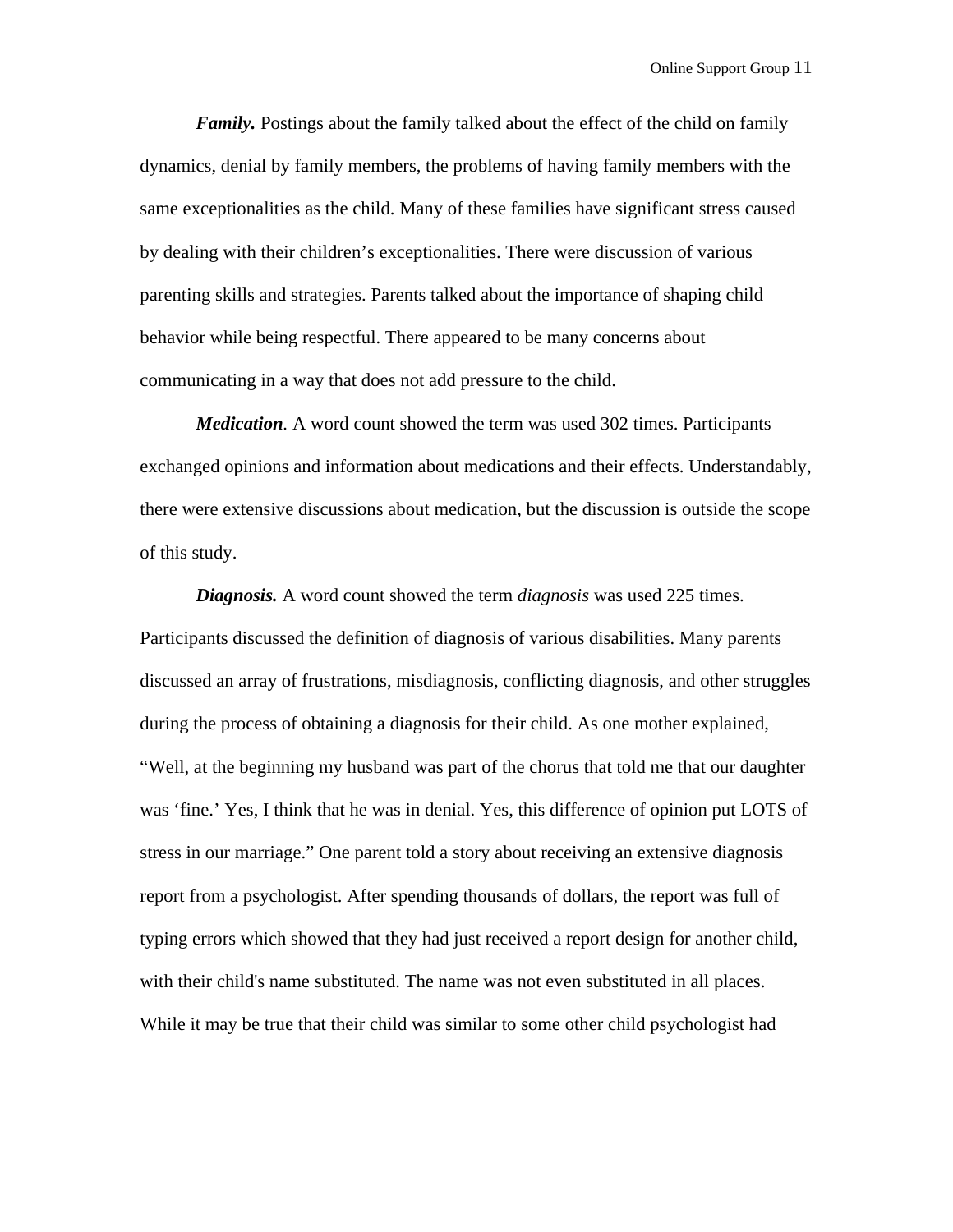diagnosed, clearly there must have been key differences between the children, which warranted a different kind of report.

This discussion was outside the scope of this study unless it considered ways to communicate about the diagnosis.

*Accommodation.* A word count showed the term was used 228 times. Participants discussed accommodations, supports, interventions, and strategies for helping their children learn and adapt. The participants discussed rules and routines, for example, which help their children learn and adapt to social environments. An area of parental frustration seemed to be the lack of individualized accommodations that genuinely help the child.

*Stress.* A word count showed the term *stress* was used 180 times. Participants discussed stress factors in home, recreational, and school contexts. This included stress on the child and stress caused by the child. One mother explained that her faith enabled her to get through the challenges of have a child with special needs: "These last years were so miserable and faith helped lots." Particularly important seemed to be pressure on the child from the school context, which most often stress prompted by the behavior of the child's teacher. This element was considered regarding how the nature of communication affected child or family stress. Parental struggles are evident: "And we all make heart-breaking choices each and every day regarding the balance of work, family, home life, and relationships. Each choice has repercussions. Baxter, Cummins, and Yiolitis (2000) suggested, for example, that stress caused by the presence of a child with an intellectual disability can create a general stress affecting the family.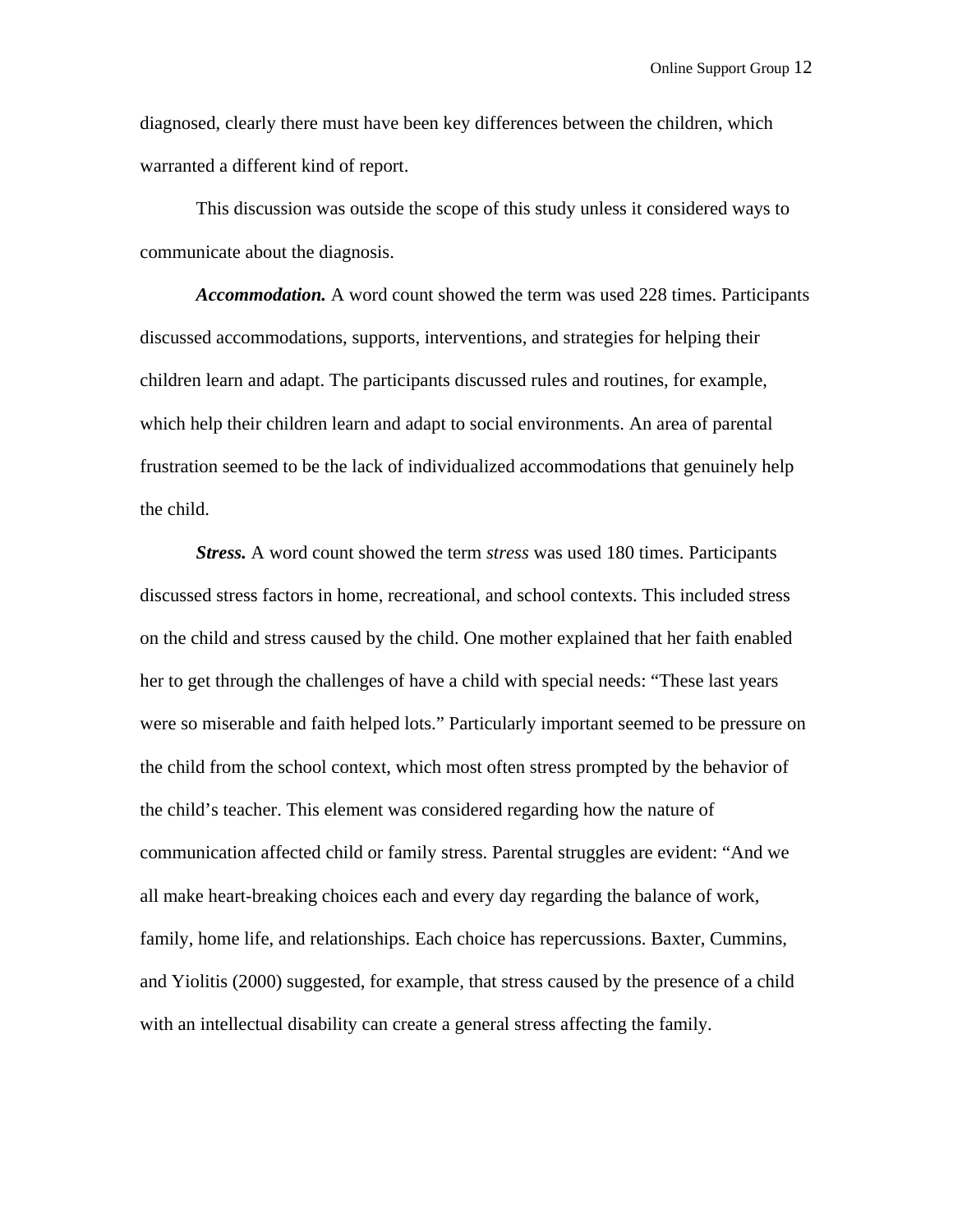The frequency of words suggests the order of importance of discussion topics. Word frequency suggests the following topics were of interest to the parents in the discussion group: how to deal with professionals (e.g., teachers, physicians), testing and diagnosis of disability, communicating with educators and the school context, Individualized Education Program (IEP) team meetings and reports, and family dynamics. These meetings determine the nature of services the child will receive and report on yearly progress toward goals. In addition, parents often discussed student motivation, specific instructional strategies, physical activities, finding positive leisure and recreation experiences, advocacy for children with special needs, and communication strategies for working with educators.

The findings suggest that parents are concerned about communication with educators focused on the Individualized Education Plan (IEP) and classroom learning and accommodations. Of particular importance is effective communication in an IEP team meeting. A major portion of the discussion group dealt with effective communication between the parent and the professional, particularly the educator. In this case, 23% of the postings about communication were about how to communicate more effectively with educators about the Individualized Education Program (IEP). This discussion focused on the Individualized Education Plan meeting, ensuring appropriate accommodations for student learning, and the contents of the resulting report. An additional 15% of the postings about communication were about communicating with the classroom teacher. In some cases the parents talk about wonderful and caring teachers who have a major positive influence on their children. In other cases, the educators fail to meet the children's needs or the parent's expectations. Disheartening talk about having an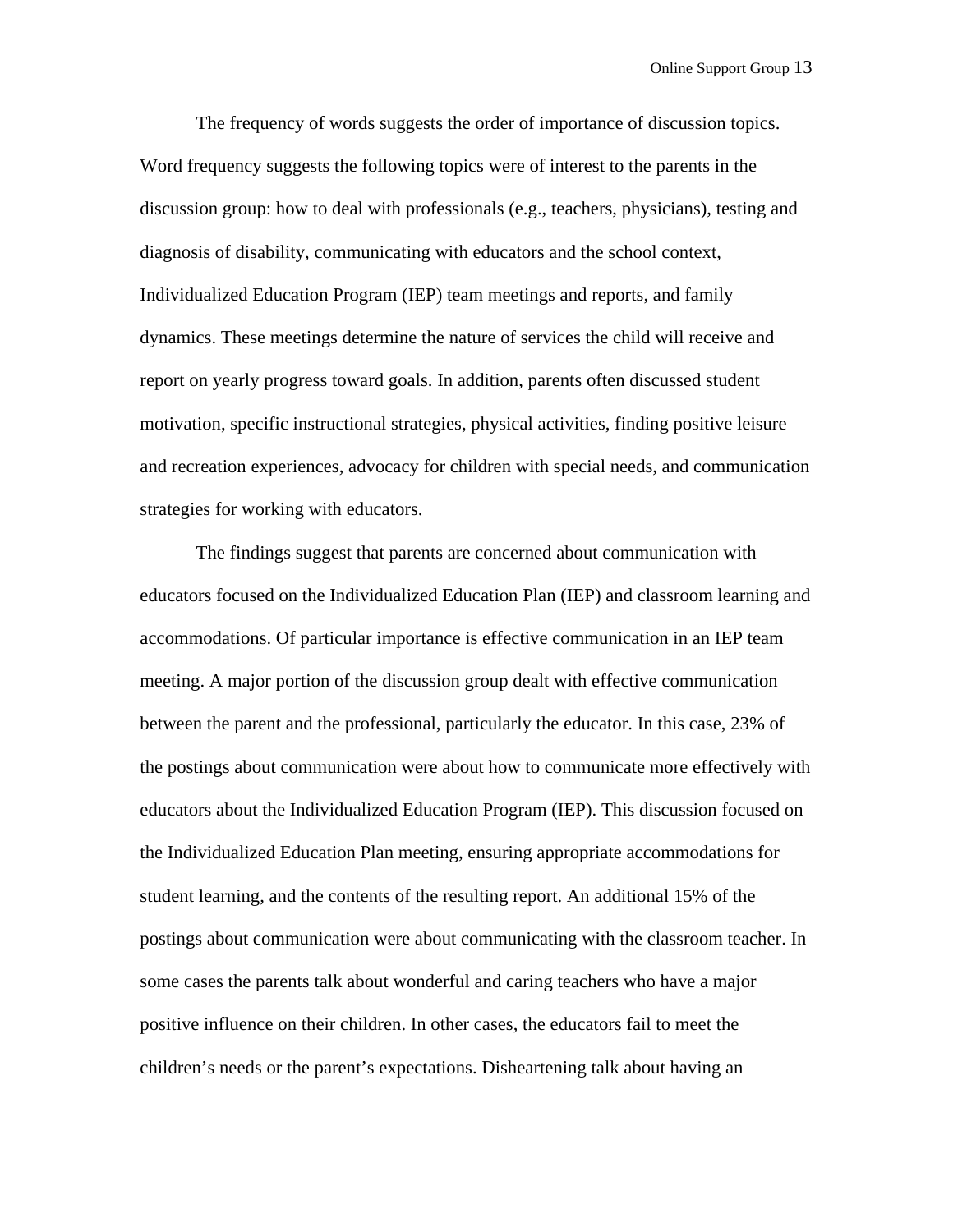excellent teacher followed by a child's regression under a problem teacher show the delicate needs of some children who qualify for special education services.

### *Discussion*

 The nature of the interactions suggests the online support group provides important roles and somewhat unique communication for many community members. An over-arching goal of the group seemed to be problem-solving. Problems and conflicts related to their children seem to be discussed more than solutions and successes. The frequency of problems and conflicts is understandable because the group provides a problem-solving forum for many members. On the positive side, parents often posted comments of this kind: "Our school was very accommodating. Their solution was. . . " or "His teacher was excellent. He made progress through. . ."

 As one might expect with any online support group, the emails seemed to serve a multiple communication purposes. The online discussion seemed consistent with research on other support groups. Babinski, Jones, and DeWert (2001), for example, analyzed emails in an online support group for new teachers and found that the content reflected 5 categories, including fostering a sense of community (34.8%) or providing advice (21.3%), sharing knowledge (20.1%), relating a personal experience with the issue (16.0%), and encouraging reflection (7.9%). In this case, group members posted several types of emails:

- 1. Expressive story-telling.
- 2. Seeking and giving advice.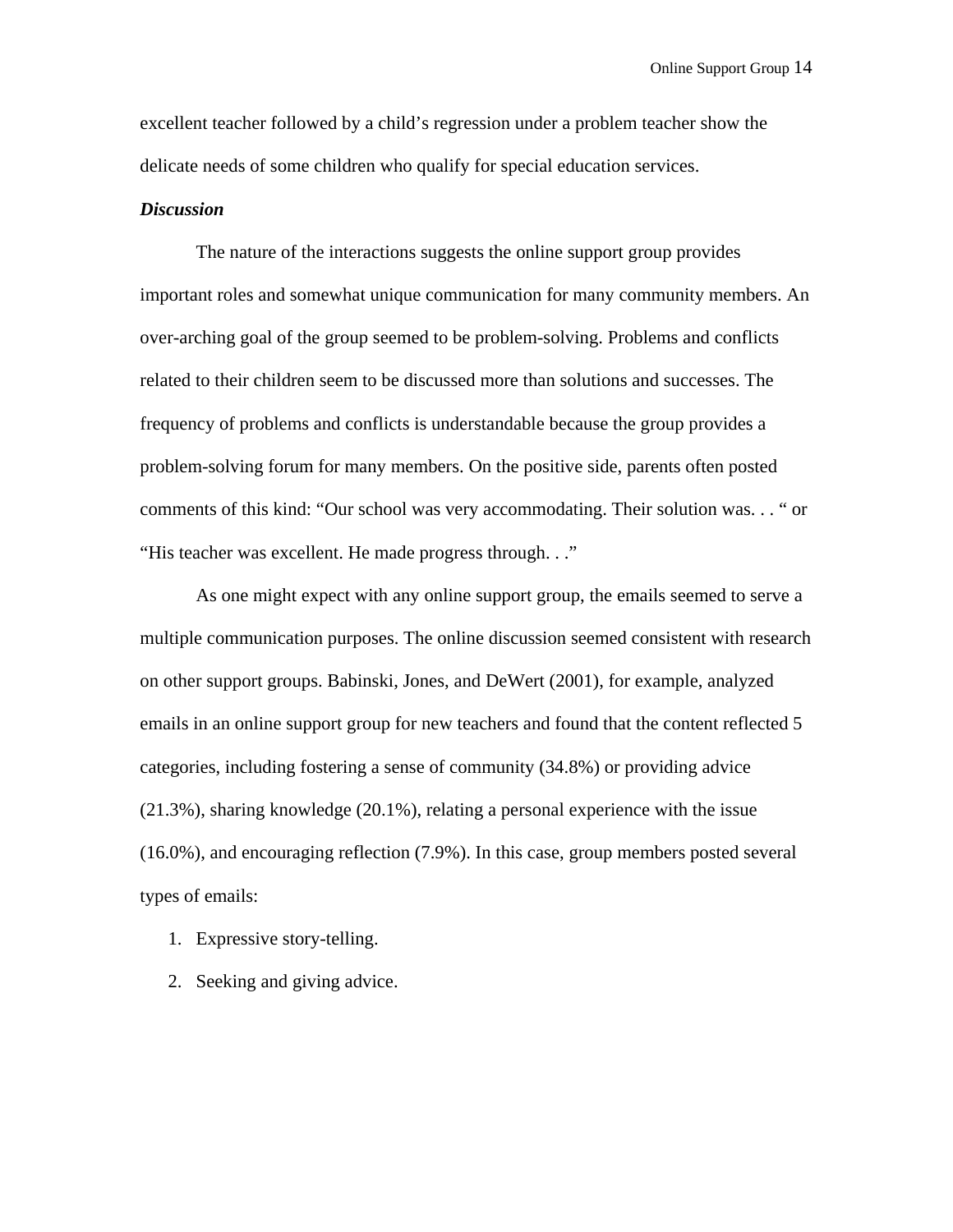- 3. Seeking or offering validation or encouragement. Parents often give supporting comments to each other. "And you are doing a fabulous job." "Hugs, and wishes for a good resolution to this extremely painful episode."
- 4. Seeking or providing information.
- 5. Seeking or suggesting resources, such as the Internet, a book, or qualified professional.
- 6. Sharing celebrations and telling success stories for hope.

*Expressive story-telling.* Story-telling is a way of conveying values, while allowing the story-teller to expressive thoughts and feelings. Story-telling is common in support groups because it allows the story-teller to make sense out of experiences.

*Seeking and giving advice.* One area of conflict appears to be denial over the child's diagnosis. While the mother struggles with figuring out how to adapt to the child's exceptionalities, the father, family members, and friends often deny that anything is wrong. Postings suggest that the mother is often blamed for being an alarmist or the cause of the problem with the child. Parents talked about motivation and pros and cons of using rewards. Other topics including seeing financial aid for their children's education.

*Seeking or offering validation or encouragement.* In one subject line, for example, a mother wrote "Need validation here." Being evicted from her apartment and immersed in family conflict, she reached out to group member to tell her she is a good parent.

*Seeking or providing information.* For many parents in the group, they were struggling with a new or lack of diagnosis for their children. In some cases, they knew something was different about their children, but they longed to know what was wrong so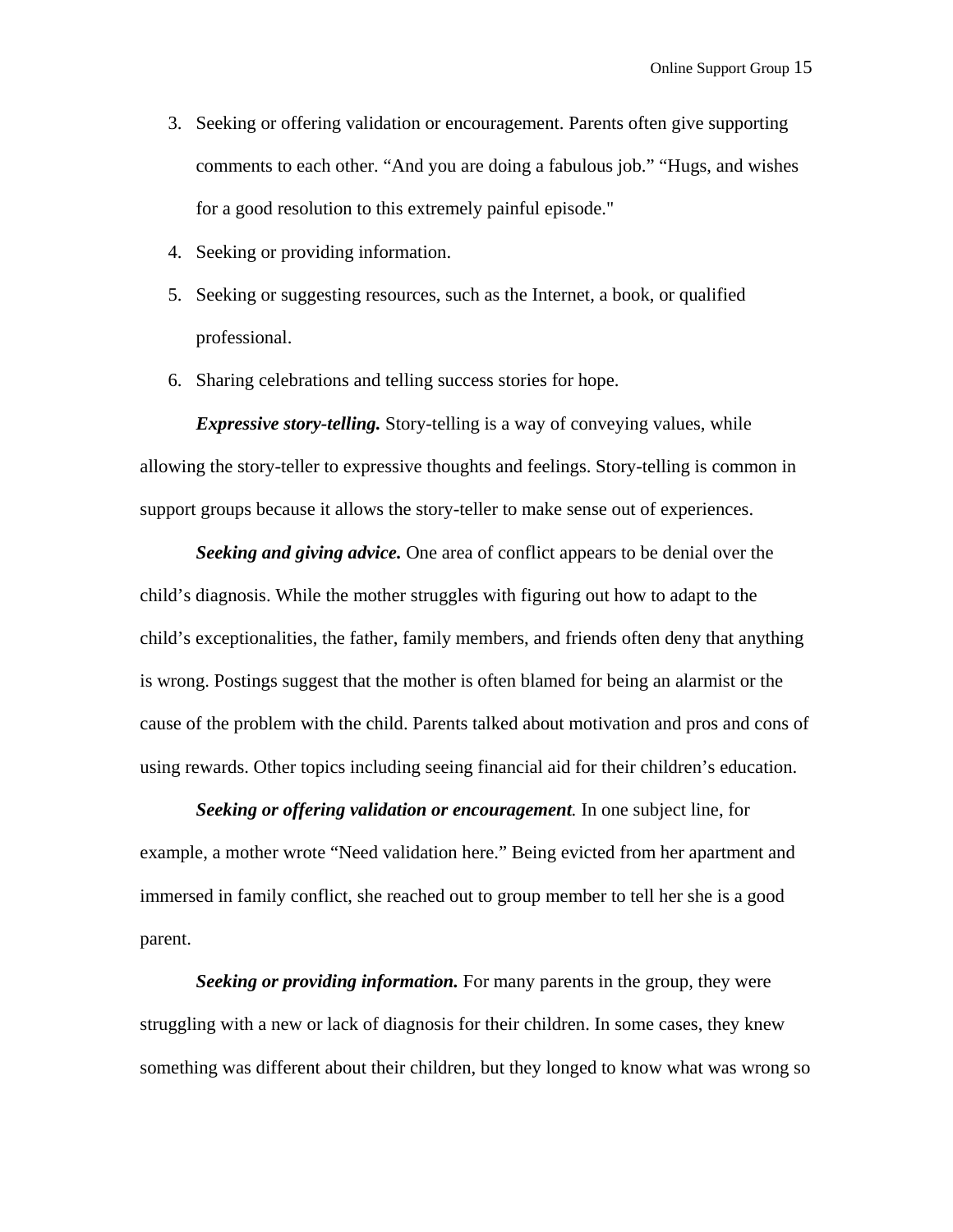they could find a solution. For other parents, they recently received a diagnosis and sought information about the implications of the diagnosis. For other parents, they were believed their child has a diagnosis they thought was wrong. In each of these cases, parents sought information. These parents wanted to know if other parents thought the professionals were right. They had searched the Internet and wanted to know what sites contained correct information.

 Another area of information sharing was about the meaning of tests because parents who were new to working with the IEP often didn't completely their children's test results, what it meant regarding their learning or ability to succeed in school.

# *Seeking or suggesting resources, such as the internet, a book, or qualified professional.* Books, magazines, nonprofit organizations, and website information was shared. In cases where parents lived in the same city, state, or region, they offered the names of professionals, psychologists, and physicians whom they trusted. Many parents did not want to know information directly from other parents as much as they wanted to know how other families learned what they needed to know about a child's diagnosis. Although many of the emails were about schools and learning, other emails were about parenting, family relationships, getting along with neighbors, and other topics.

*Sharing celebrations and telling success stories for hope.* These parents are often seeking new information from other members, particularly regarding medication, treatment, and strategies that will help their children. One parent told her child's psychologist about a treatment, to which he inquired if she knew anyone who had used the treatment. The mother said he did know people online who had used the treatment.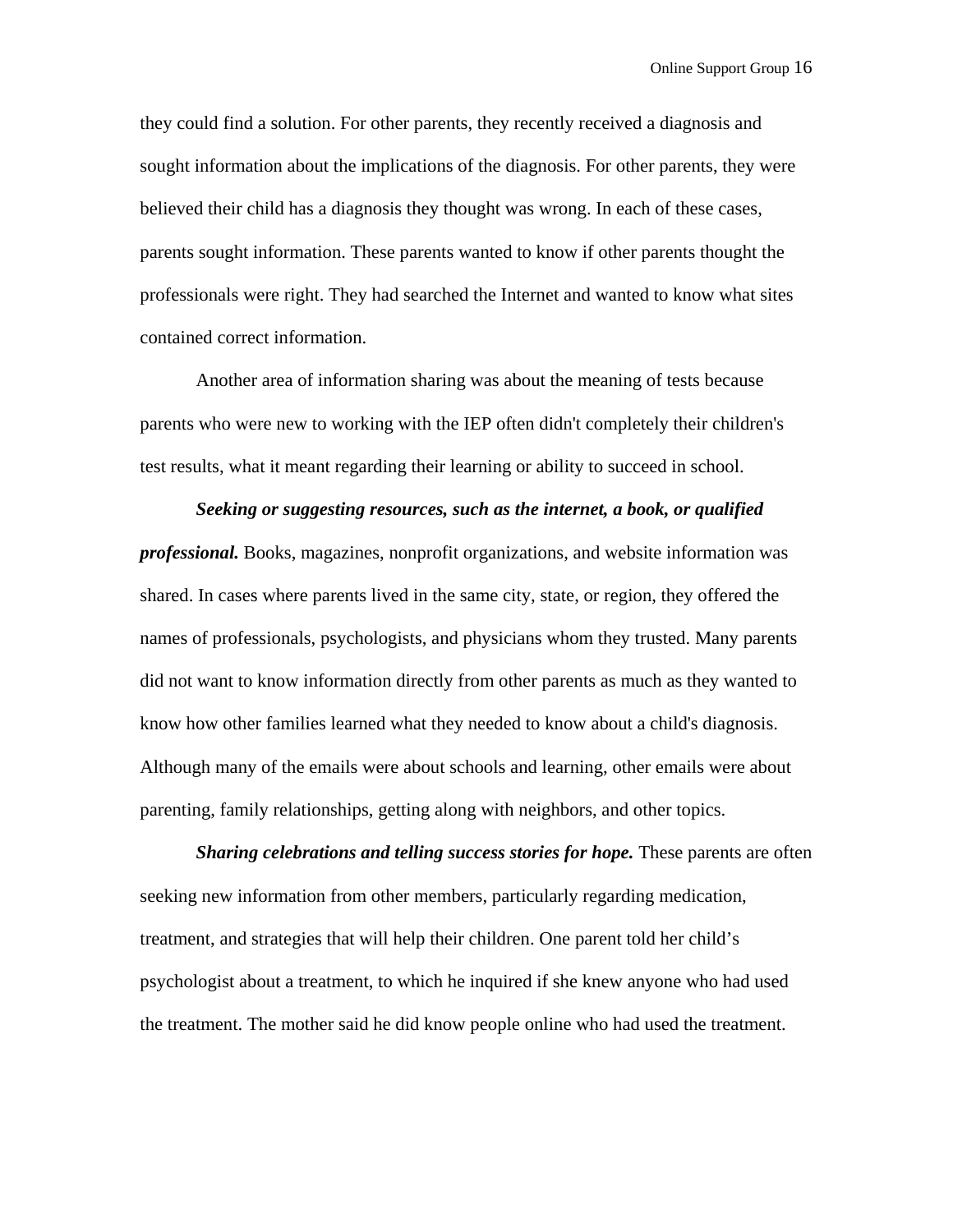#### **References**

- Amichai-Hamburger, Y., & McKenna, K. (2006, April). The Contact Hypothesis Reconsidered: Interacting via the Internet. *Journal of Computer-Mediated Communication*, *11*(3), 825-843.
- Babinski, L., Jones, B., & DeWert, M. (2001). The roles of facilitators and peers in an online support community for first-year teachers. *Journal of Educational & Psychological Consultation*, *12*(2), 151-169.
- Baxter, C. C., & Yiolitis, L. Parental stress attributed to family members with and without intellectual disability: A longitudinal study. *Journal of Intellectual and Developmental Disability, 25*(2), 105-118.
- Black, L. (2008, February). Deliberation, storytelling, and dialogic moments. *Communication Theory)*, *18*(1), 93-116.
- Bochner, A. P., Ellis, C., & Tillmann-Healy, L. M. (1997). Relationships as stories. In S. W. Duck (Ed.), *Handbook of personal relationships: Theory, research, and interventions* (2nd ed., pp. 107–124). Chichester, England: Wiley.
- Burke, K. (1966). *Language as symbolic action*. Berkley: University of California Press.
- Clark, L. F. (1993). Stress and the cognitive-conversational benefits of social interaction. *Journal of Social and Clinical Psychology, 12,* 25–55.
- Clark, L., Demont-Heinrich, C., & Webber, S. (2005). Parents, ICTs, and children's prospects for success: interviews along the digital "Access Rainbow". *Critical Studies in Media Communication*, *22*(5), 409-426.
- Genereux, R., & McKeough, A. (2007). Developing narrative interpretation: Structural and content analyses. *British Journal of Educational Psychology*, *77*(4), 849-872.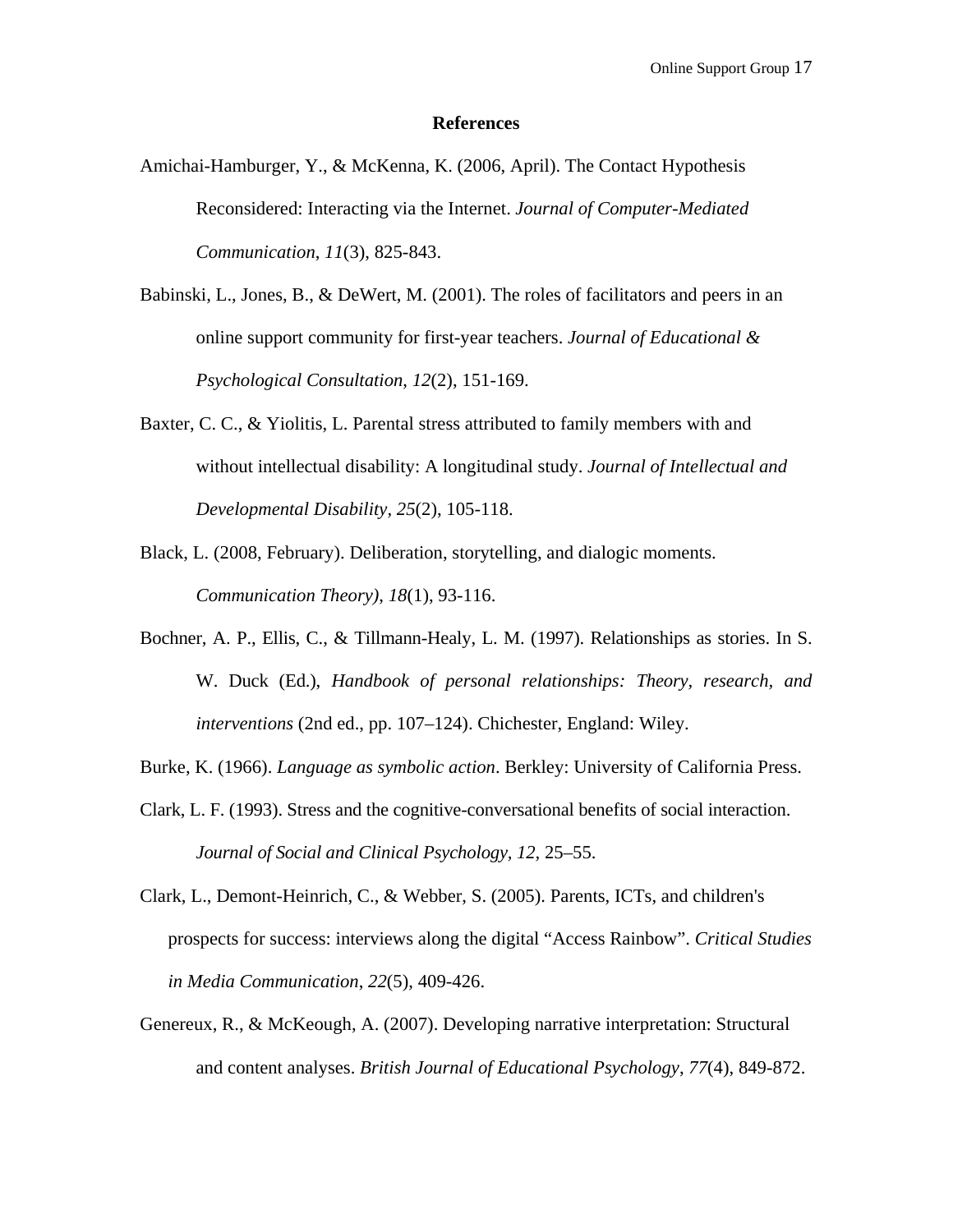Haythornthwaite, C. (2005). Social networks and Internet connectivity effects. *Information, Communication & Society*, *8*(2), 125-147.

- Koenig Kellas, J., & Trees, A. (2006). Finding meaning in difficult family experiences: sense-making and interaction processes during joint family storytelling. *Journal of Family Communication*, *6*(1), 49-76.
- Kuster, J. (2007). Facilitating group therapy and support meetings. *ASHA Leader*, *12*(7), 30-31.
- Kyratzis, A. (2005). Language and culture: Socialization through personal story-telling practice. *Human Development (0018716X)*, *48*(3), 146-150.
- Pecchioni, L., & Sparks, L. (2007). Health information sources of individuals with cancer and their family members. *Health Communication*, *21*(2), 143-151
- Pennebaker, J. W. (2003). Writing about emotional experiences as a therapeutic process. In P. Salovey & A. J. Rothman (Eds.), *Social psychology of health* (pp. 362–368). New York: Psychology Press.
- Price, V., Nir, L., & Cappella, J. (2006). Normative and informational influences in online political discussions. *Communication Theory (10503293)*, *16*(1), 47-74.
- Ramirez, J. (2007). The effect of anticipated future interaction and initial impression valence on relational communication in computer-mediated interaction. *Communication Studies*, *58*(1), 53-70.
- Shaw, B., Hawkins, R., McTavish, F., Pingree, S., & Gustafson, D. (2006). Effects of insightful disclosure within computer mediated support groups on women with breast cancer. *Health Communication*, *19*(2), 133-142.